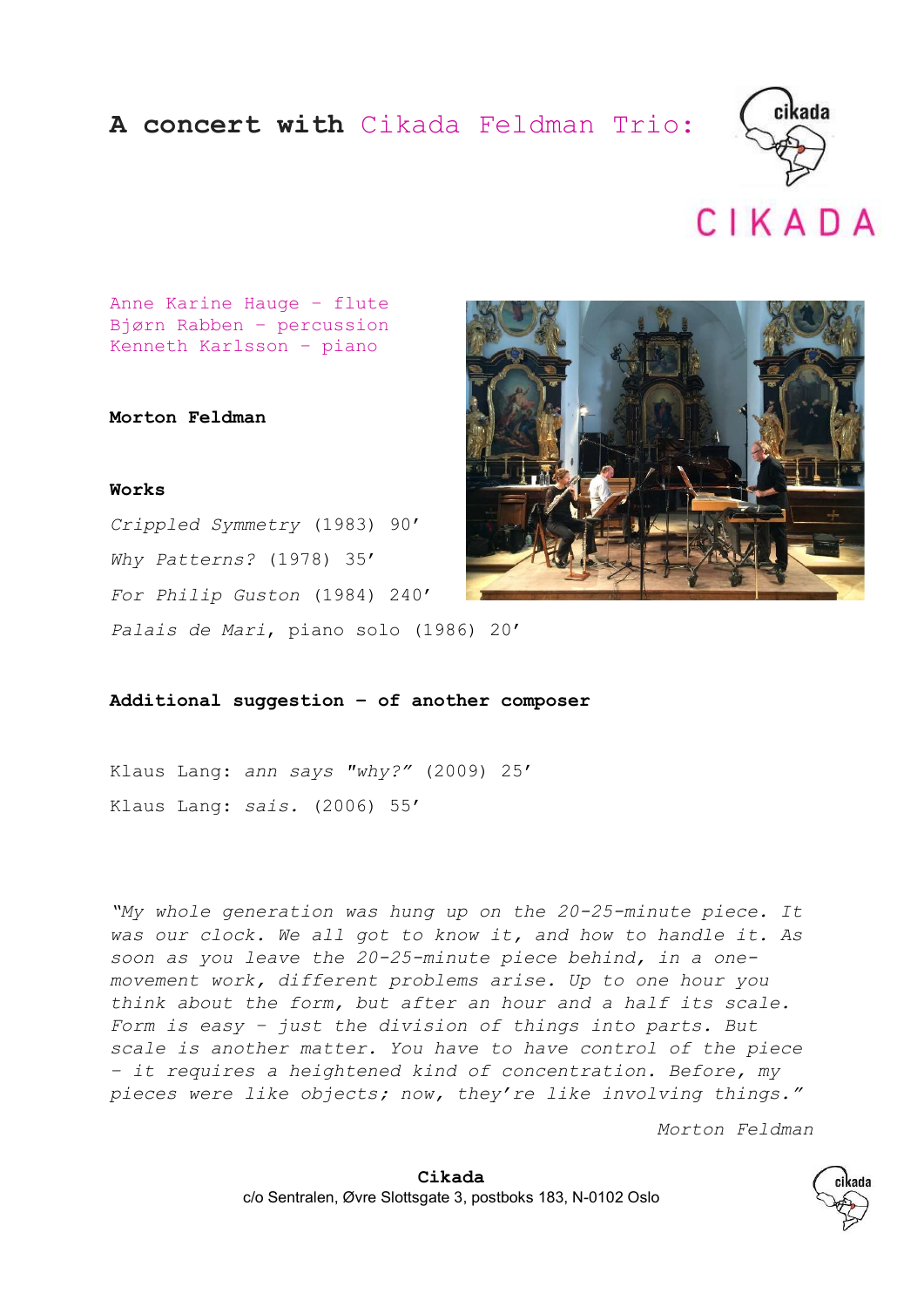Morton Feldman was born in New York in 1926 and died there in 1987. Just like Cage, a close friend, he was an American composer – an American artist – an American in the true sense of the word.

He identified himself by differentiating his views on composition from those of his colleagues in Europe. He was proud to be an American because he was convinced that it enabled him the



freedom, unparalleled in Europe, to work unfettered by tradition. And, he was an American also in what may have been a slight inferiority complex in the face of cultural traditions in Europe, something he proudly rejected and secretly admired.

Feldman had an intriguing reply up his sleeve when it came to answering the question why he composed in the first place:

"You know that marvellous remark of Disraeli's? Unfortunately, he was not a good writer, but if he was a great writer, it would have been a wonderful remark. They asked him why did he begin to write novels. He said because there was nothing to read. (laughs). I felt very much like that in terms of contemporary music. I was not really happy with it. It became like a Rohrschach test".

More than twenty years since his death, Morton Feldman's music is as alive as ever.

## Kenneth Karlsson on Crippled Symmetry:

Feldman has been a great inspiration for improvisational music, especially with Crippled Symmetry which is considered a bible or textbook of improvisation. He juxtaposes various musical patterns, inspired by patterns in Persian rugs – a big passion of his.